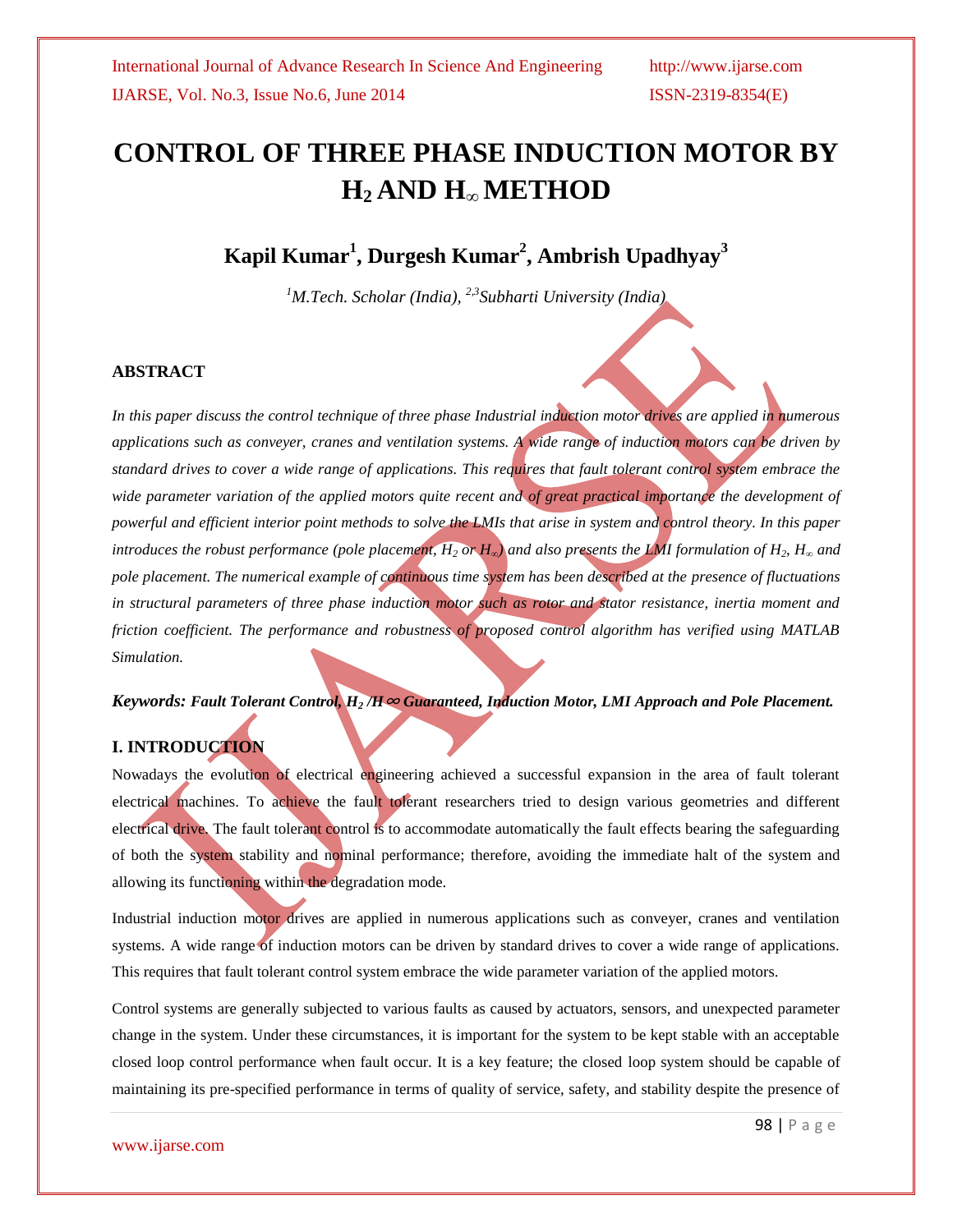fault. Control theory can be divided into two main areas: conventional and modern control. Conventional control covers the concepts and techniques developed up to 1950. Modern control covers the techniques from 1950 to the present. Conventional control became interesting with the development of feedback theory. Feedback was used in order to stabilize the control system. Feedback systems first used in locomotives. Another example was the use of feedback for telephone signals in the 1920's. Harold Stephen Black proposed a feedback system that would use feedback to limit the distortion.

#### **II. FAULT TOLERANT CONTROL**

There has been interest in a fault tolerant control system which has the ability to detect the actuator, sensor fault automatically and to prevent fault from developing into a total system failure. Active FTC law is designed, based on an open-loop system modeled as a function of fault parameter under the assumption that they are immediately identify by an FDI module, using linear matrix inequality. Control systems are generally subjected to various faults as caused by actuators, sensor, and unexpected parameter change in the system. Under these circumstances, it is important for the system to be kept stable with an acceptable closed loop control performance when faults occur. In application where continuity of operation is a key feature, the closed loop system should be capable of maintaining its performance in term of service, safety, stability despite the presence of faults. That is called fault tolerant control (FTC).

With the increased requirement on the high reliability and safety of control systems, research to fault tolerant control has attracted a lot of attention in control engineering practice over the past decades, where a number of effective methods have been developed and successfully applied to practical system.

The Fault Tolerant Control (FTC) are divided into two main parts. Active and Passive Fault Tolerant Control. Active FTC schemes require explicit detection and estimation of the faults. Passive FTC schemes operate without such explicit detection. Our main motivation is to reach a compromise between controller performance and fault tolerance.

#### **III. CONCEPTS AND METHODS IN – FAULT TOLERANT CONTROL**

Faults in automated processes will often cause undesired directions and shut-down of a controlled plant, and the consequences could be damage to technical parts of the plant, to personnel or the environment. Fault tolerant control combines diagnosis with control methods to handle faults in an intelligent way. The aim is to prevent that simple faults develop into serious failure and hence increase plant availability and reduce the risk of safety hazards. Faulttolerant control merges several disciplines into a common framework to achieve these goals. The desired features are obtained through on-line fault diagnosis, automatic condition assessment and calculation of appropriate remedial actions to avoid certain consequences of a fault. The envelope of the possible remedial actions is very wide. Sometimes, simple re-tuning can suffice. In other cases, accommodation of the fault could be achieved by replacing a measurement from a faulty sensor by an estimate. In yet other situations, complex reconfiguration or online controller redesign is required. This paper gives an overview of recent tools to analyze and explore structure and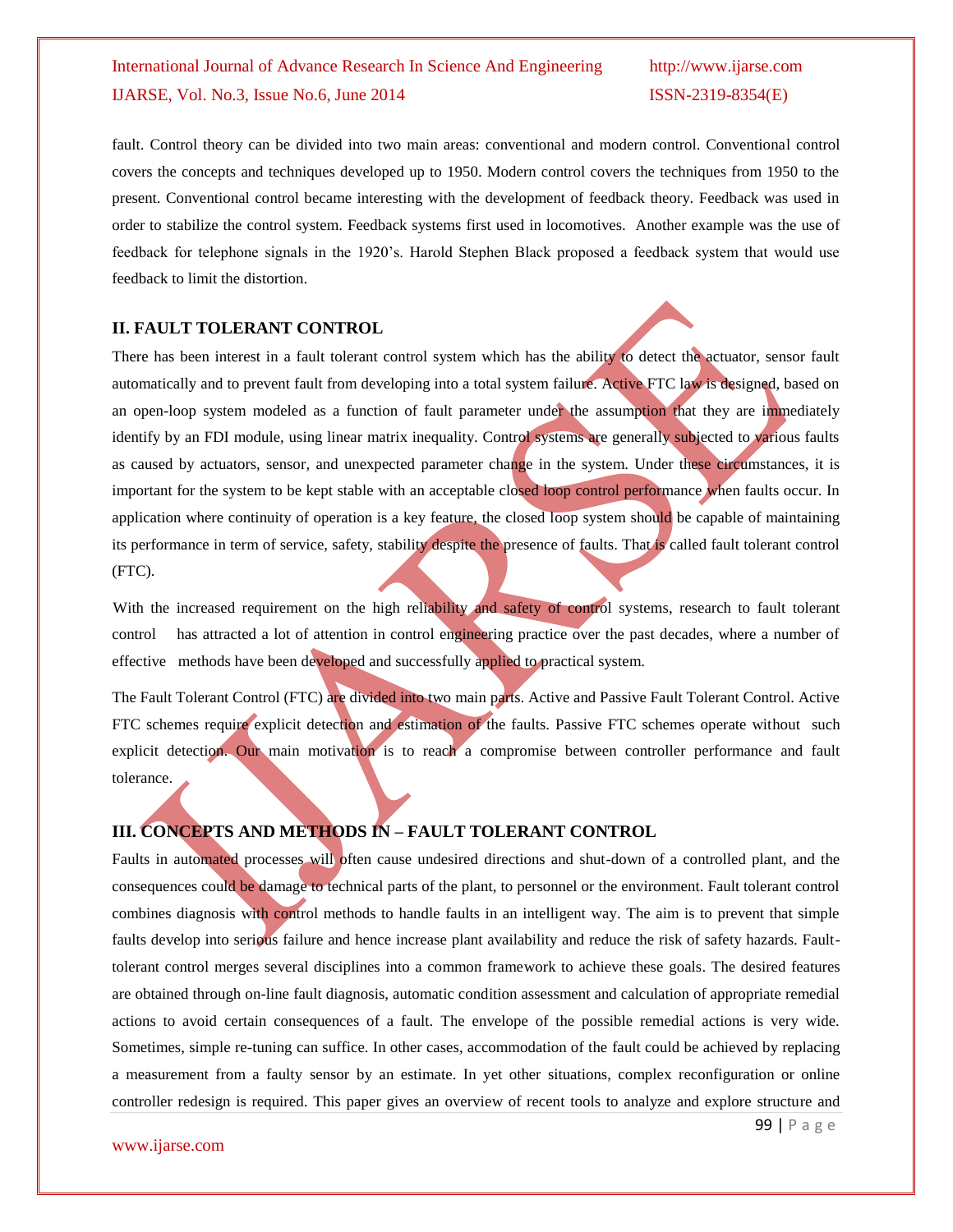other fundamental properties of an automated system such that any inherent redundancy in the controlled process can be fully utilized to maintain availability, even though faults may occur.

#### **IV. FAULT TOLERANT CONTROL DESIGN FOR INDUCTION MOTOR**

Fault tolerant controller for high performance induction motor drive. The proposed approach aims to make the motor tolerant to both internal and external factors such as loading, temperature and sensor failure. To achieve this goal, a controller that switches itself between a control strategy designed for nominal operation and a robust control strategy designed for faulty conditions is developed. The switching function serves as the fault indicator as well. To compensate for sensor faults, a practical speed estimator and an open loop flux observer with online tuning of rotor resistance are proposed A fault tolerant control system with automatic controller reconfiguration has been developed. The proposed approach aims to making the motor tolerant to both internal and external factors such as loading, temperature and sensor failure. Two control strategies are considered, the FOC for the healthy controller and a robust control for the faulty conditions. Depending on the system performance the appropriate control strategy will be used.

#### **V. LMI FORMULATION**

Given a state space realizations of the plan *P* in the form (1), the closed loop system is set In state space form by:

- $X = (A + BK)x + B1w$
- $Z = (C1 + D12 K) x + D11 w$
- $Z_2 = (C2 + D22 K) u$

The specifications and objectives in this work are  $H_2$  and  $H_∞$  performance with pole placement. Taken separately, our three design objectives have the following *LMI.*

#### *H<sup>∞</sup>* **Performance**

The closed loop *RMS* gain from *w* to  $Z_{\infty}$  does not exceed *γ* if and only if there exists a symmetric matrix  $X_{\infty}$  such as



#### *H2 Performance*

The closed loop  $H_2$  norm of  $T_2$  does not exceed *v* if there exist two symmetric matrices  $X_2$  *and*  $Q$  such that

$$
\begin{bmatrix}\n(A + B2 K) X2 + X2 (A + B2 K)^{T} & B1 \\
B1^{T} & -1 & < 0\n\end{bmatrix}
$$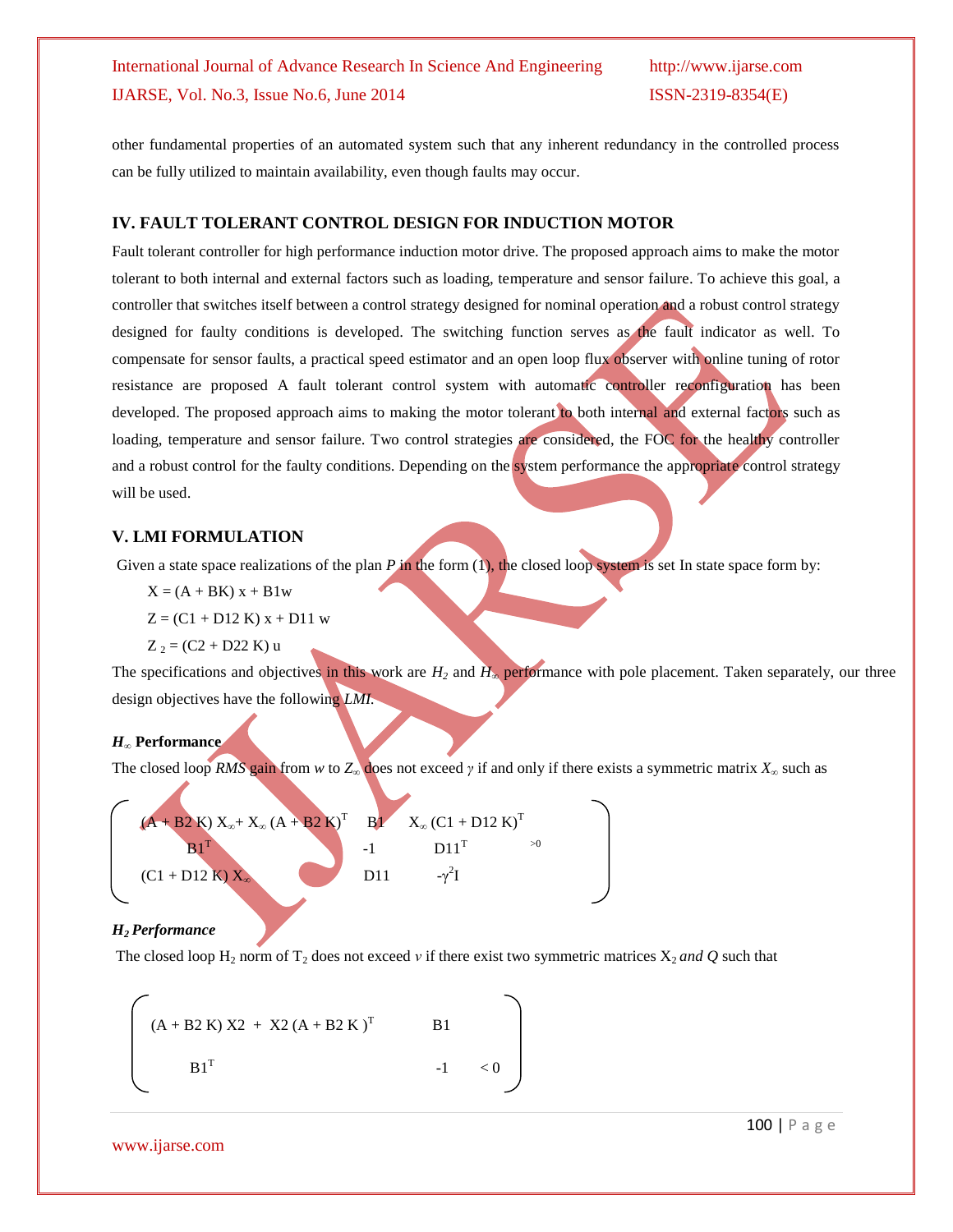$$
\begin{cases}\nQ & (C2 + D22 K) X2 \\
X2 (C2 + D22 K)^{T} & X2 \n\end{cases}
$$
 > 0

#### **Mixed**  $H_2/H_\infty$  **performance**

The norm  $H_2$  of the transfer matrix between a perturbation *w* and a controlled output Z. Where (*σi*) denotes the *ithe* singular value and (*λi)* is the *ithe* proper value. In its abstract "standard" formulation, the *H*<sup>∞</sup> control problem is one of disturbance rejection. Specifically, it consists of minimizing the closed loop gain from *w* to *Z<sup>∞</sup>* This can be interpreted as minimizing the effect of the worst case disturbance *w* on the output  $Z_2$ . The encountered concern is to determine the state feedback  $K(s)$  such that  $\gamma > 0$  and  $F(P(s), K(s))$   $\gamma \infty < \infty$  in order to settle on  $\gamma$  as small as possible.

#### **VI. PROGRAM DETAIL**

For the development of a robust tolerant robust control of induction motor performance we need a LMI toolbox which is easy to understand and is easy to simulate. **MATLAB/SIMULINK** is a platform for multi-domain simulation and Model-Based Design of Multi Input Multi Output (MIMO) uncertain systems. It provides an interactive graphical environment and a customizable set of block libraries that let you accurately design, simulate, implement, and test control, signal processing, communications, and other time-varying systems and hence providing immediate access to an extensive range of tools for algorithm development, data visualization, data analysis and access, and numerical computation.

The main simulation modal starts with assigning the parameters to the variables used in the model.

#### **VII. STATE SPACE DISCRIPTION**

The state space description of this this system is:

$$
\dot{t}ds = -\frac{1}{\sigma Ts}\,\dot{t}ds + (ws + \frac{1-\sigma}{\sigma}wr)\dot{t}qs + \frac{M}{\sigma LsTr}\,\dot{t}dr + \frac{Mwr}{\sigma Ls}\,\dot{t}qr + \frac{1}{\sigma Ts}vds \tag{1.1}
$$

$$
\dot{q}s = (-ws - \frac{1-\sigma}{\sigma} wr)ids - \frac{1}{\sigma Ls}iqs - \frac{Mwr}{\sigma Ls}idr + \frac{Mwr}{\sigma LsTr}iqr + \frac{1}{\sigma Ts}vqs \qquad 1.2
$$

$$
\dot{t}dr = \frac{M}{\sigma L r s} \dot{t}ds - \frac{M w r}{\sigma L r} \dot{t}qs - \frac{1}{\sigma L r} \dot{t}dr + (ws + \frac{wr}{\sigma}) \dot{t}qr - \frac{M}{\sigma L s Tr} vds \qquad 1.3
$$

$$
\dot{q} = \frac{Mwr}{\sigma Lr} \, ids + \frac{M}{\sigma LrTs} \, iqs + (-ws + \frac{wr}{\sigma}) \, idr - \frac{1}{\sigma Tr} \, iqr - \frac{M}{\sigma LsTr} \, vqs \tag{1.4}
$$

$$
\dot{wr} = -(np)^2 \frac{M}{J} iqr. \, ids + (np)^2 \frac{M}{J} idrig - \frac{F}{J} wr - \frac{1}{J}(-npT_1) \qquad \qquad 1.5
$$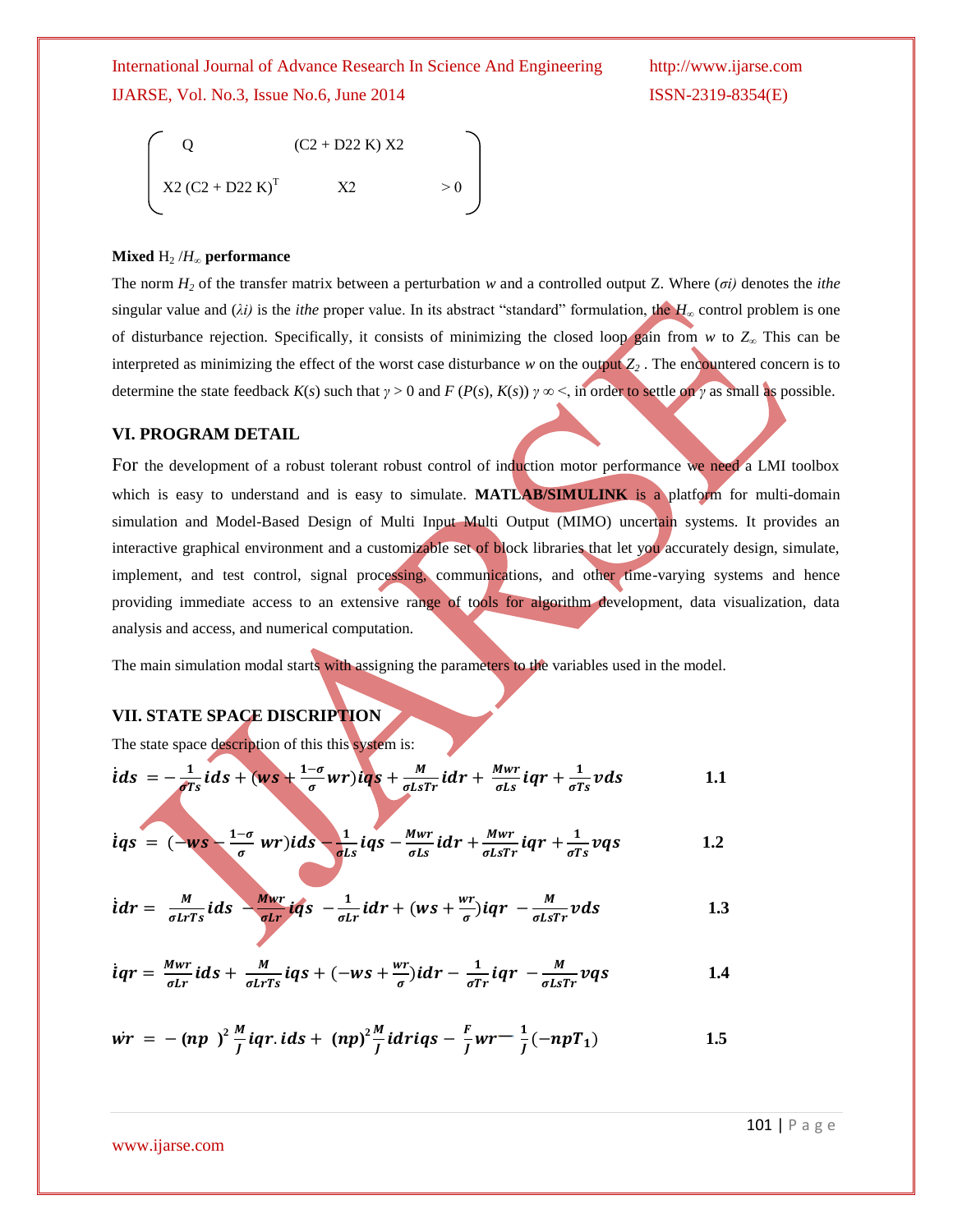| <b>Parameter</b>                 | <b>Symbol</b> | Quantity                  |
|----------------------------------|---------------|---------------------------|
| <b>Rated power</b>               | Pn            | <b>15 Kw</b>              |
| <b>Rated current</b>             | In            | <b>72A</b>                |
| <b>Rated voltage</b>             | Vn            | <b>220V</b>               |
| <b>Rated frequency</b>           | Fs            | 50 Hz                     |
| <b>Stator resistance</b>         | <b>Rs</b>     | $0.2761\Omega$            |
| <b>Rotor resistance</b>          | $Pr$          | $0.645\Omega$             |
| Rotor leakage inductance         | Lr            | 2.191Mh                   |
| <b>Stator leakage inductance</b> | Ls            | 2.191Mh                   |
| <b>Magnetizing inductance</b>    | Lm            | 76.14Mh                   |
| <b>Moment of inertia</b>         | ${\bf J}$     | $0.010$ Kg/m <sup>2</sup> |
| Pole                             | P             | $\overline{2}$            |
|                                  |               |                           |

| ٧ | .<br>. . |  |
|---|----------|--|
|---|----------|--|

In this study, we highlight the three phase induction motor drive and describe its model in synchronous frame. The control has previously been realized through its disturbances. In fact, the system is unsteady in an opened loop. Many poles have some real parts which are positive.

## **VIII. SYSTEM PARAMETER**

|                 | $-0.1008$ | 4.0148             | 0.0815    | 3.8386    | $\overline{0}$ |
|-----------------|-----------|--------------------|-----------|-----------|----------------|
|                 | -4.0148   | $-0.1008 - 3.8689$ |           | 0.0815    | $\theta$       |
| $A = 1.0e+003*$ | 0.0964    | -3.8340            | $-0.0839$ | 4.3218    | $\theta$       |
|                 | 3.8340    | 0.0964             | 3.6938    | $-0.0839$ | $\theta$       |
|                 | 0.3922    | $\overline{0}$     | $\theta$  | $\theta$  | 0.0002         |
|                 |           |                    |           |           |                |
|                 |           |                    |           |           |                |

$$
\mathbf{B1} = \begin{bmatrix} 1 & 1 & 1 & 1 & 0 \end{bmatrix}^T
$$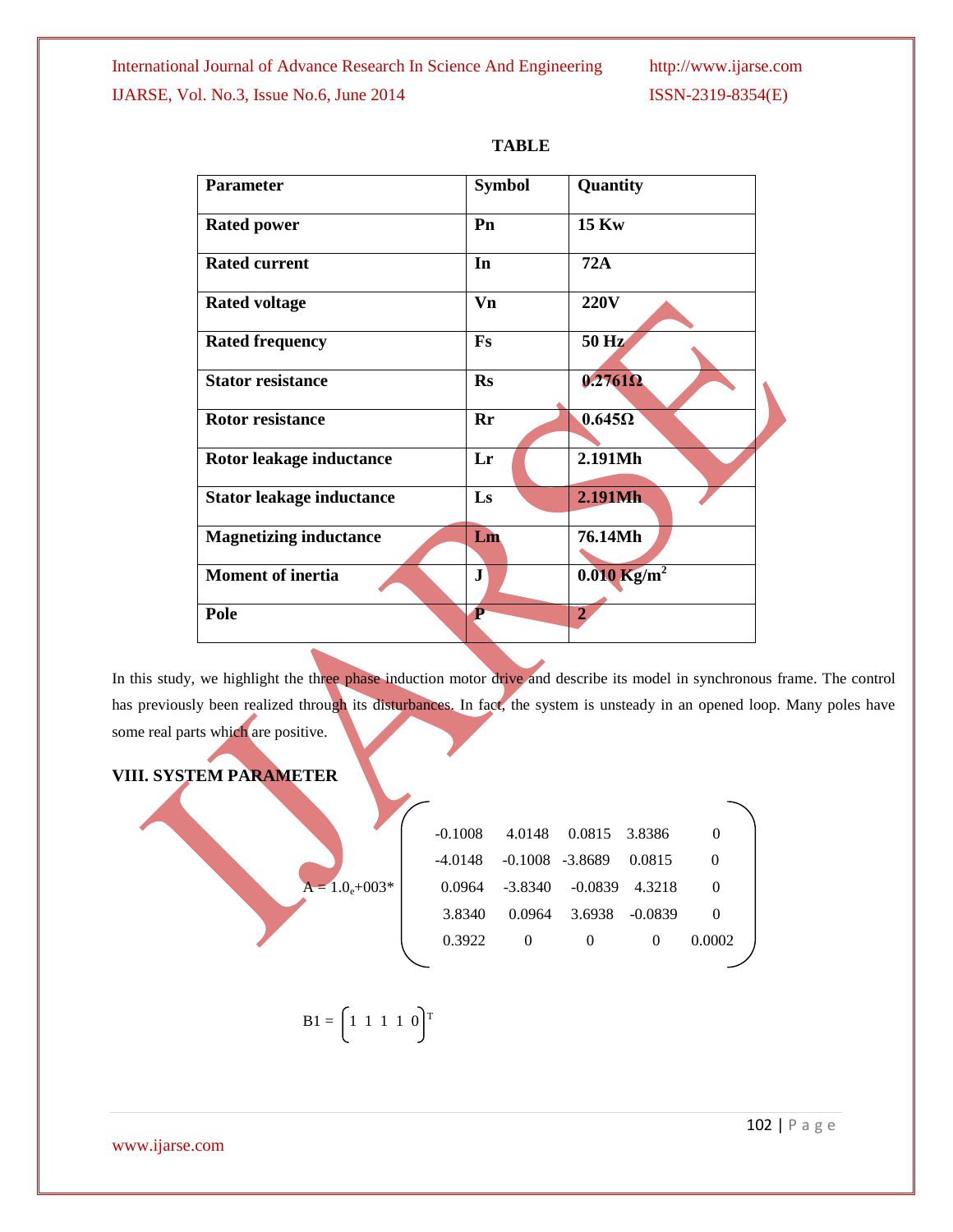

**Pole of the system on the opened loop are:**

 $P1 = -0.2$  $P2 = 5330.1$ 

 $P3 = 17$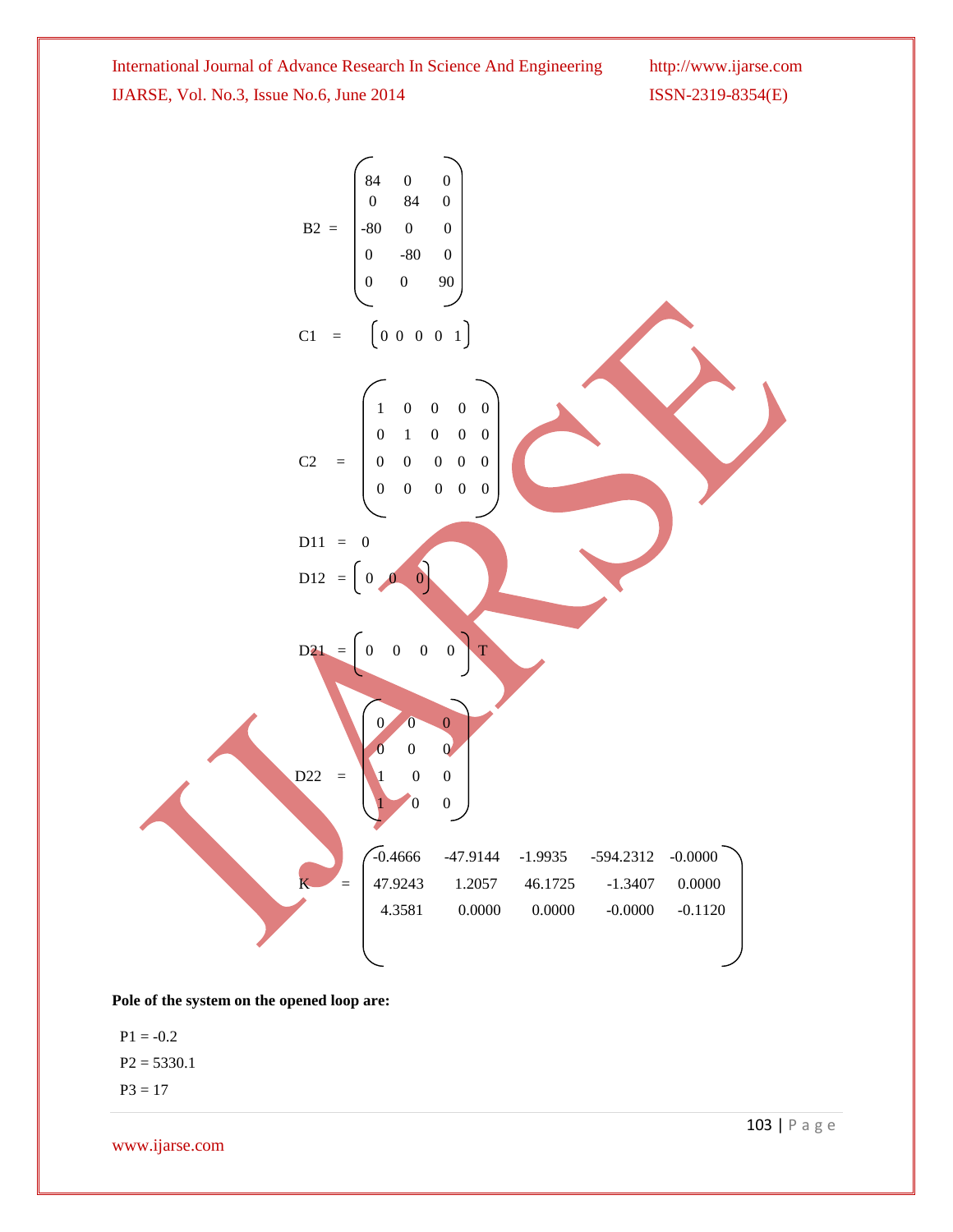#### $P4 = -202.4$

 $P5 = -5514.2$ 

Next, we specify the LMI region for pole placement which is the disk with a center having an abscise = -10 and a radius  $= 1$ . Using state feedback control  $u = kx$ , we obtained the following results :

#### **Pole of the system on the closed loop are:**

| $P1 = -10.0481 + 0.9311i$   |                                                                  |                                     |  |
|-----------------------------|------------------------------------------------------------------|-------------------------------------|--|
| $P2 = -10.0481 - 0.9311i$   |                                                                  |                                     |  |
| $P3 = -10.5171$             |                                                                  |                                     |  |
| $P4 = -9.9861$              |                                                                  |                                     |  |
| $P5 = -10.2313$             |                                                                  |                                     |  |
| The Lyapunov matrix is:     |                                                                  |                                     |  |
|                             | 1.0694<br>$-0.0000$                                              | $-0.0000$<br>$-1.2028$<br>$-0.0008$ |  |
|                             | $-0.0000$<br>0.0000                                              | 0.0000<br>0.0000<br>$-0.0000$       |  |
| $X = 1.0e + 008*$           | $-1.2028$<br>$-0.0000$                                           | 0.0009<br>0.0000<br>1.3528          |  |
|                             | 0.0000<br>$-0.0008$                                              | 0.0000<br>0.0009<br>0.0000          |  |
|                             | 0.0000<br>$-0.0000$                                              | 0.0000<br>0,0000<br>0.0000          |  |
| Where the eigen values are: |                                                                  |                                     |  |
|                             | 0.0001<br>0.0002<br>$1.0e + 0.08*$<br>0.0001<br>0.0001<br>2.4211 |                                     |  |

The existence of Lyapunov matrix X, symmetric definite positive has; thus we can say has been proved. For this system or this type of formulation we study the stabilization of the point given by the certain value rotor and stator resistance and inertia moment and friction coefficient.

## **IX. SIMULATION MODAL OF INDUCTION MOTAR:**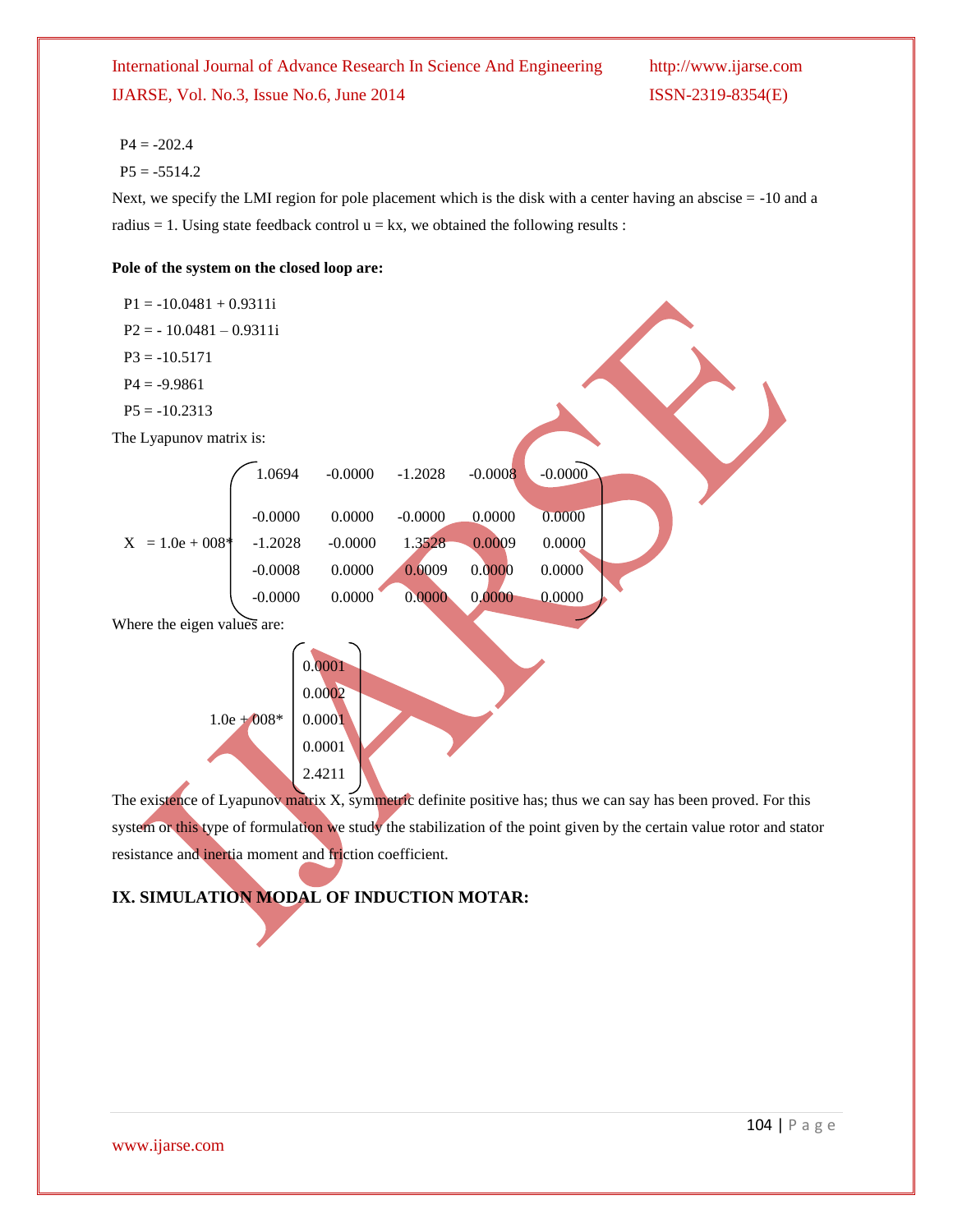

**Figure 2 State Variable (ids) with time t(s)**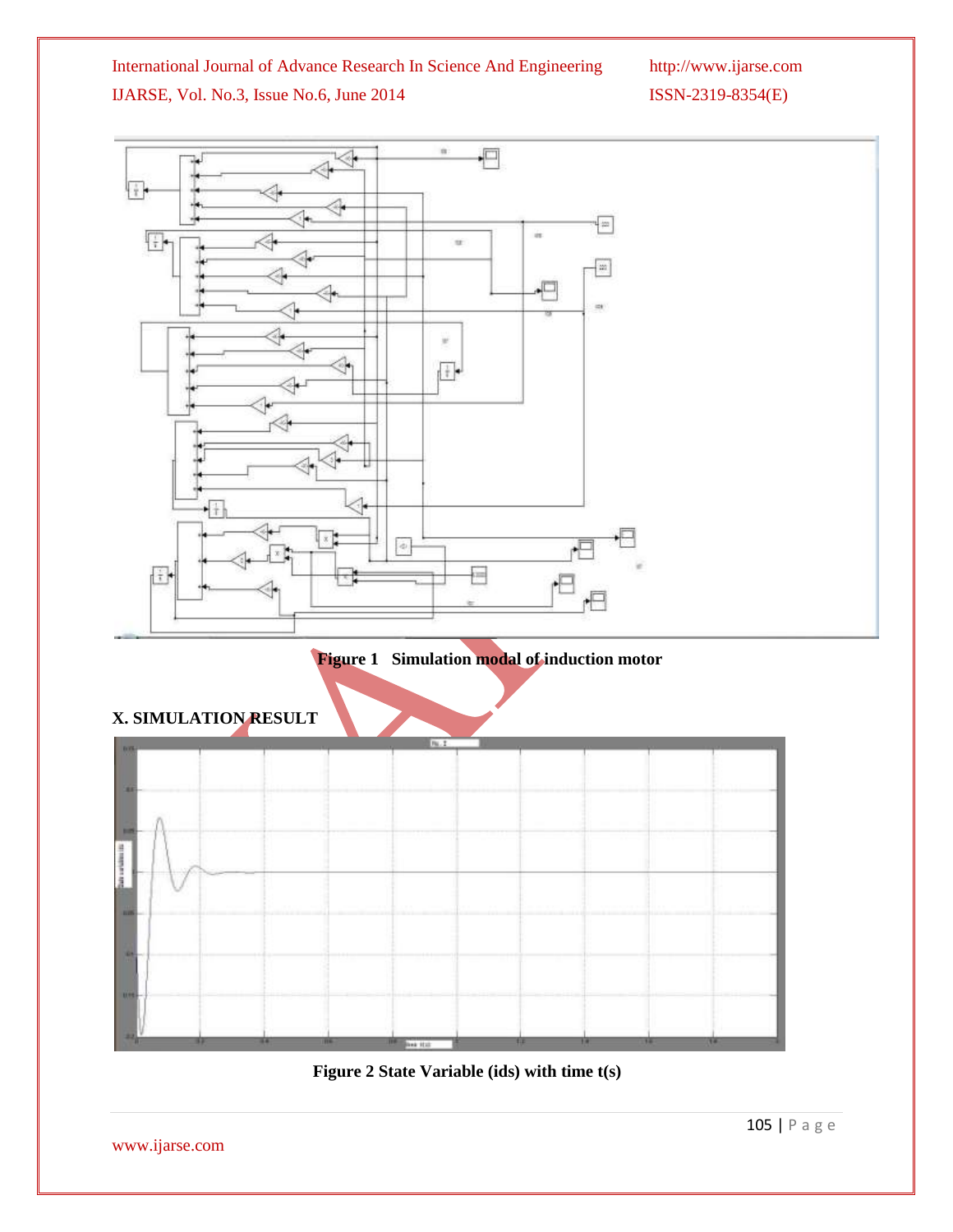

 **Figure 4 State Variables (wr) with time t(s)**

### **XI. CONCLUSION**

In this paper, we emphasize the fault tolerant robust control of induction motor right through the pole assignment with a combination  $H_2/H_\infty$  constraints for the uncertain system. Moreover, we present in the state feedback case, a systematic *LMI* approach to mix *H<sup>2</sup>* /*H*<sup>∞</sup> synthesis with pole clustering in sector *LMI* region. Eventually, the numerical example for continuous time system has been exhibited showing the efficiency and the performance of the proposed method, Furthermore, a performance test of this control has been carried out with the presence of